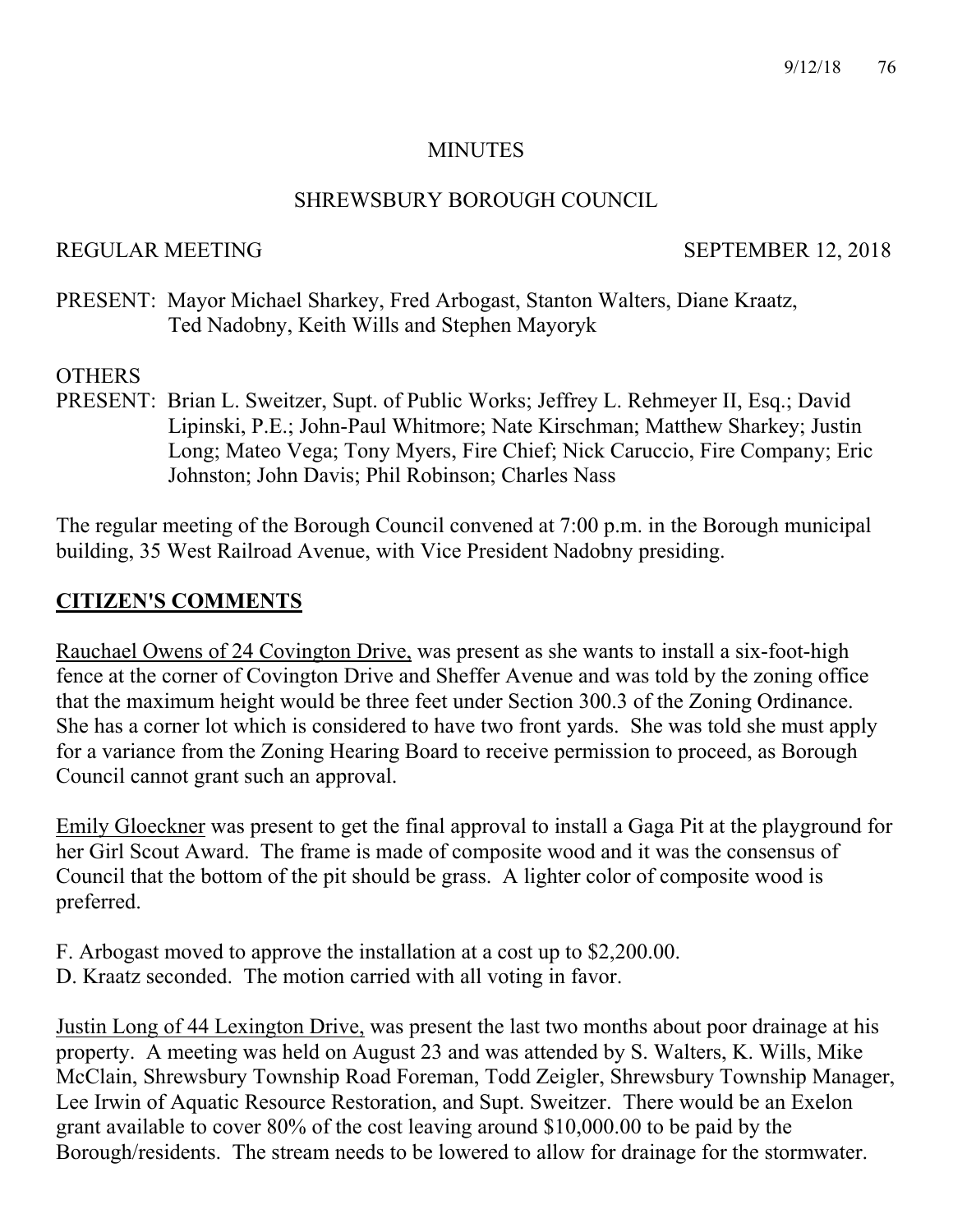The wet areas around the stream have been in existence for decades. The manholes are underwater and as part of the restoration work, causeways would be constructed to gain access to the manholes. Manager Zeigler will pull the original plan for the detention pond in Strawberry Fields and Mike McClain will investigate the sinkhole on the dam breast to determine the extent of the problem. Justin stated he corrected the groundwater problem at the edge of Lexington Drive as it is no longer coming down his driveway. The Solicitor reminded all that the current issues are not necessarily a problem that the Borough is liable to remedy, but it could proceed voluntarily and in coordination with the Township and property owners in a shared solution.

# **APPROVAL OF MINUTES**

The minutes of the August 8 meeting were unanimously approved.

# **APPROVAL OF EXPENDITURES AND REPORT OF ACCOUNTS**

F. Arbogast moved to approve the bill list for August: general account numbers 2247 thru 2299; water account: check numbers 1454 thru 1470; sewer account: check numbers 1288 thru 1299; highway aid: none.

D. Kraatz seconded. The motion carried with all voting in favor.

# **APPROVAL OF PAYROLL REGISTER**

F. Arbogast moved to approve the August 13 and 27 payroll registers.

D. Kraatz seconded. The motion carried with all voting in favor.

# **SUBDIVISION AND LAND DEVELOPMENT BUSINESS**

# Eitzert Farms Reduction in Letter of Credit

The developer asked for a reduction in the letter of credit for Phase 1 (per the phasing Agreement between the Borough and the Developer) in the amount of \$748,117.59 leaving a balance of \$590,391.98. However, work has been done on improvements for Phases 2 and 3, which have not been bonded. The majority of the improvements are installed. Eng. Lipinski recommended retaining the surety in the current amount and possibly updating or reducing it next month, after the completed improvements are inspected and compared with all improvements to be done in all three Phases. Charles Nass withdrew the request for a reduction at this time.

# 95 East Forrest Avenue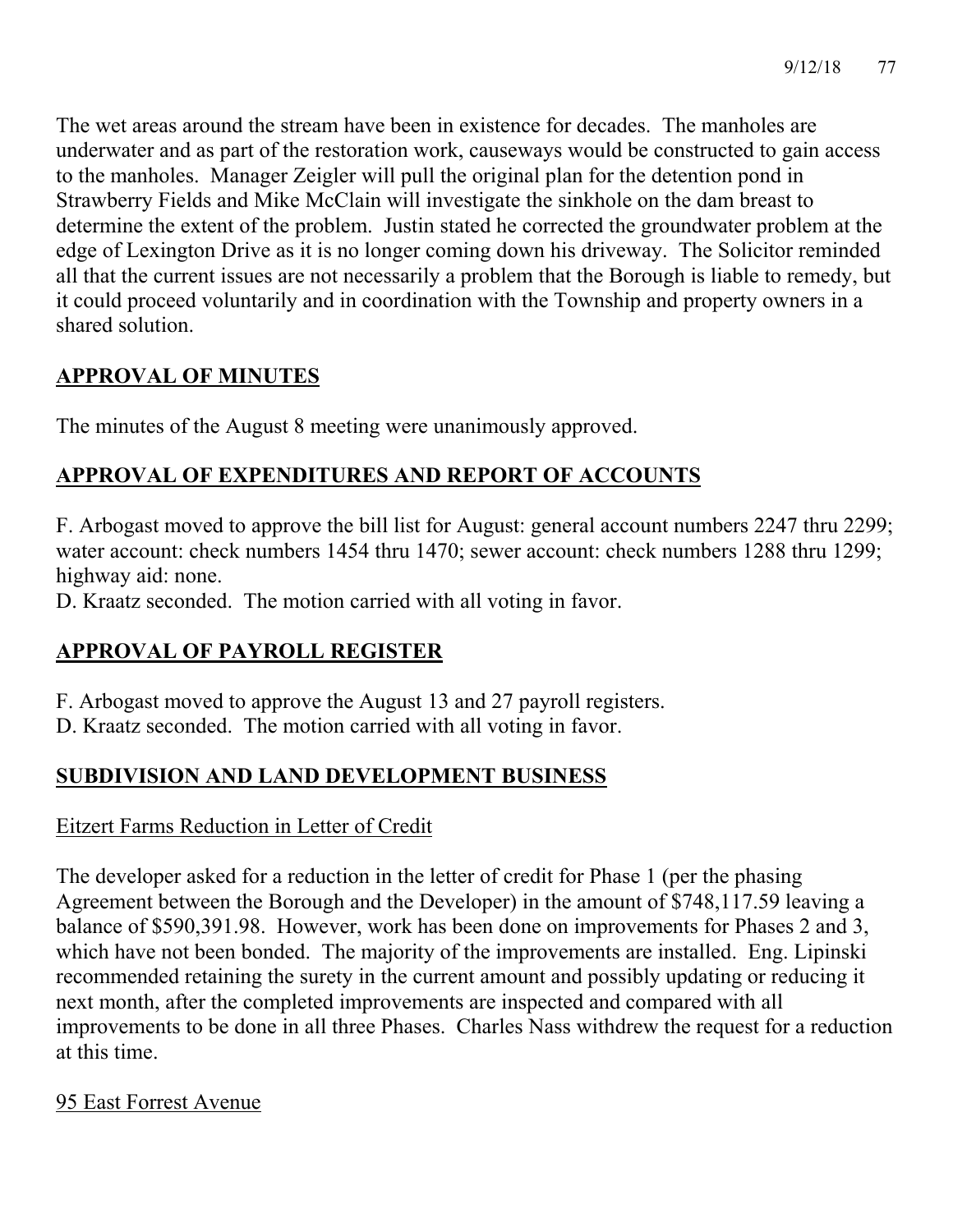Eric Johnston and owner John Davis met with the Subdivision Committee last week to inquire if this parcel could be graded and developed in a fashion similar to the combination of 95 and 99 East Forrest Avenue as planned in April (Aldi's) since that plan will not be proceeding. The Zoning Hearing Board denial for Autozone under the Wellhead Protection Ordinance was also discussed, and the developer was told that it must apply again for a hearing and attempt to address all deficiencies noted in the prior Decision of denial and achieve approval. Consistent with the thoughts of the Subdivision Committee, it was the consensus of Council that a plan for AutoZone very similar to the Preliminary Grading Plan approval given on April 24, with fill in the rear and a retaining wall, should be acceptable. The fill would taper down to the east. It was requested that they come back for a review and approval of a Grading Plan before the planning gets too far in the review process.

# **Codes Enforcement**

There were seven permits issued in August. S. Walters advised that if a tree starts to lean against power or other utility lines, it is the responsibility of the property owner. It was suggested that this be an item in an upcoming newsletter.

# **Southern Regional Police Department** – Mayor Sharkey

Two new officers were sworn in recently, a chief administrative officer was appointed for the pension plan audit, and school resource officers are in place. The PPU formula was discussed and in order to get a three-year average, the first half of 2018 will be doubled to get a better idea of hours. Officer Storeman was injured again and was offered a medical retirement. The policy for compensation was extended and he may come back part-time to assist in the office. New Freedom Borough offered a five-year lease and the Commission may come back suggesting some different terms. The ideal location for the station would be in Shrewsbury. S. Walters and F. Arbogast are on the Committee to help find a location.

# **Water & Sewer** – T. Nadobny/Supt. Sweitzer

#### Sewer Capacity Study

Eng. Lipinski will have the final draft completed just prior to the September 26 Authority meeting.

#### Sewer Meter

The portable sewer meter located behind the Case and Keg recorded 1.2 MGD water in the pipe during the August 31 rain event.

#### Future Sewer Capacity Meeting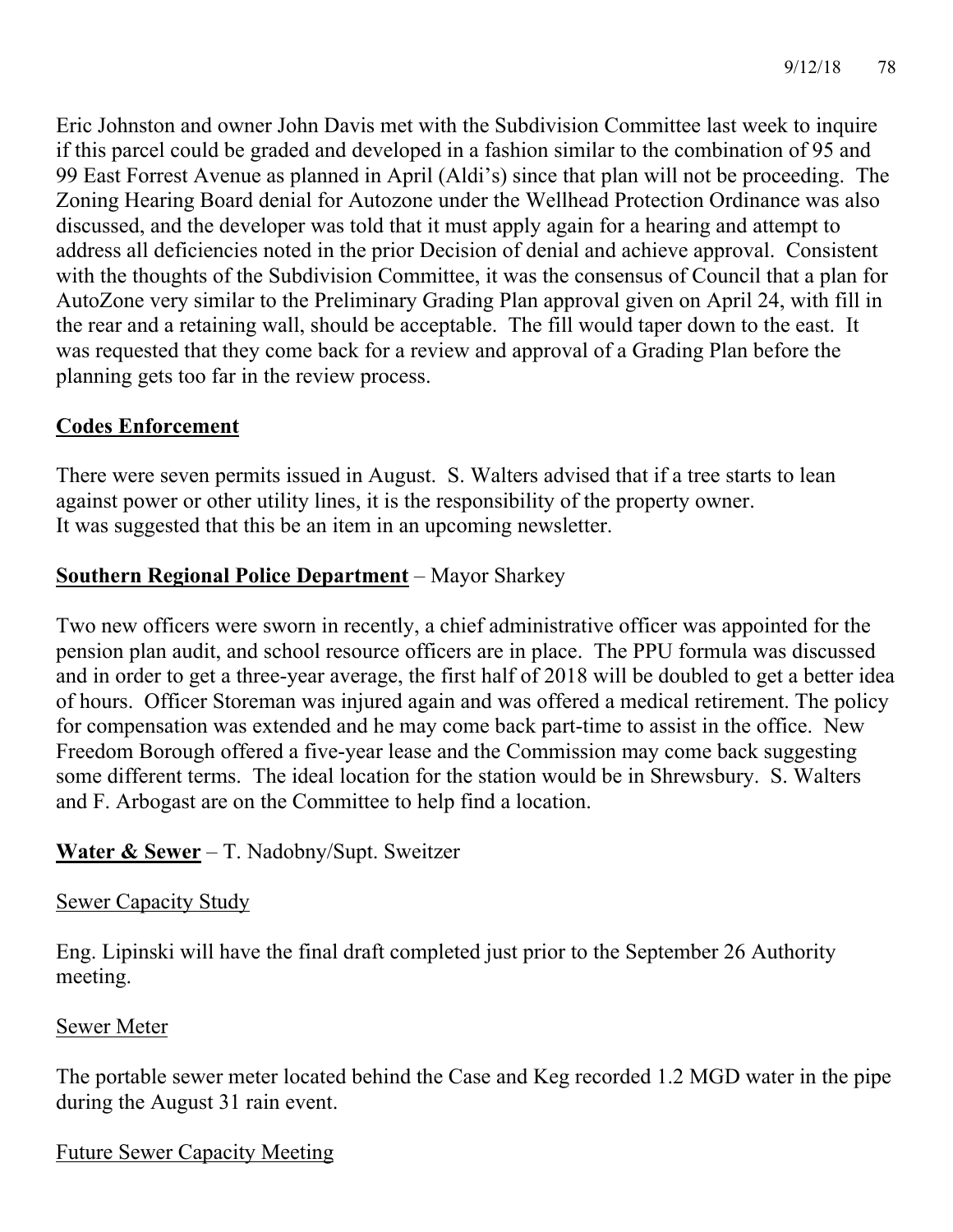The first meeting with property and business owners was held last evening and was well attended. The next meeting will be in about three months.

#### Exit 4 PennDOT Sewer Relocation

T. Nadobny has signed the necessary PennDOT forms for the sewer line relocation. It was discussed whether the pipe size should be increased and after discussion, it was decided to leave it at ten inches.

# **Public Roads & Lighting** – M. Sharkey

#### Extra Driver Snow Plow Bids

One bid was received: Aquatic Resource Restoration at the rate of \$130.00 per hour.

S. Walters moved to award the bid to Aquatic Resource Restoration at the rate of \$130.00 per hour.

F. Arbogast seconded. The motion carried with all voting in favor.

The Solicitor will prepare the related Agreement for the services.

#### North Main Street Curb Replacement

There were no complaints received about the drainage on North Main Street in the area where the new curbing was installed.

#### Traffic Calming

A meeting was held on August 27 where different plans were reviewed. The next meeting will be on October 15 at 7:00 p.m.

# Exit 4 Project Aesthetics Concept Meeting

S. Mayoryk moved that a letter be provided that the Borough is interested in participating in the beautification area at Exit 4.

F. Arbogast seconded. The motion carried with all voting in favor.

The Borough will contribute to certain maintenance of the welcome area along with the Southern York County Rotary, New Freedom Lions, and the New Freedom VFW.

# 2018 Road Projects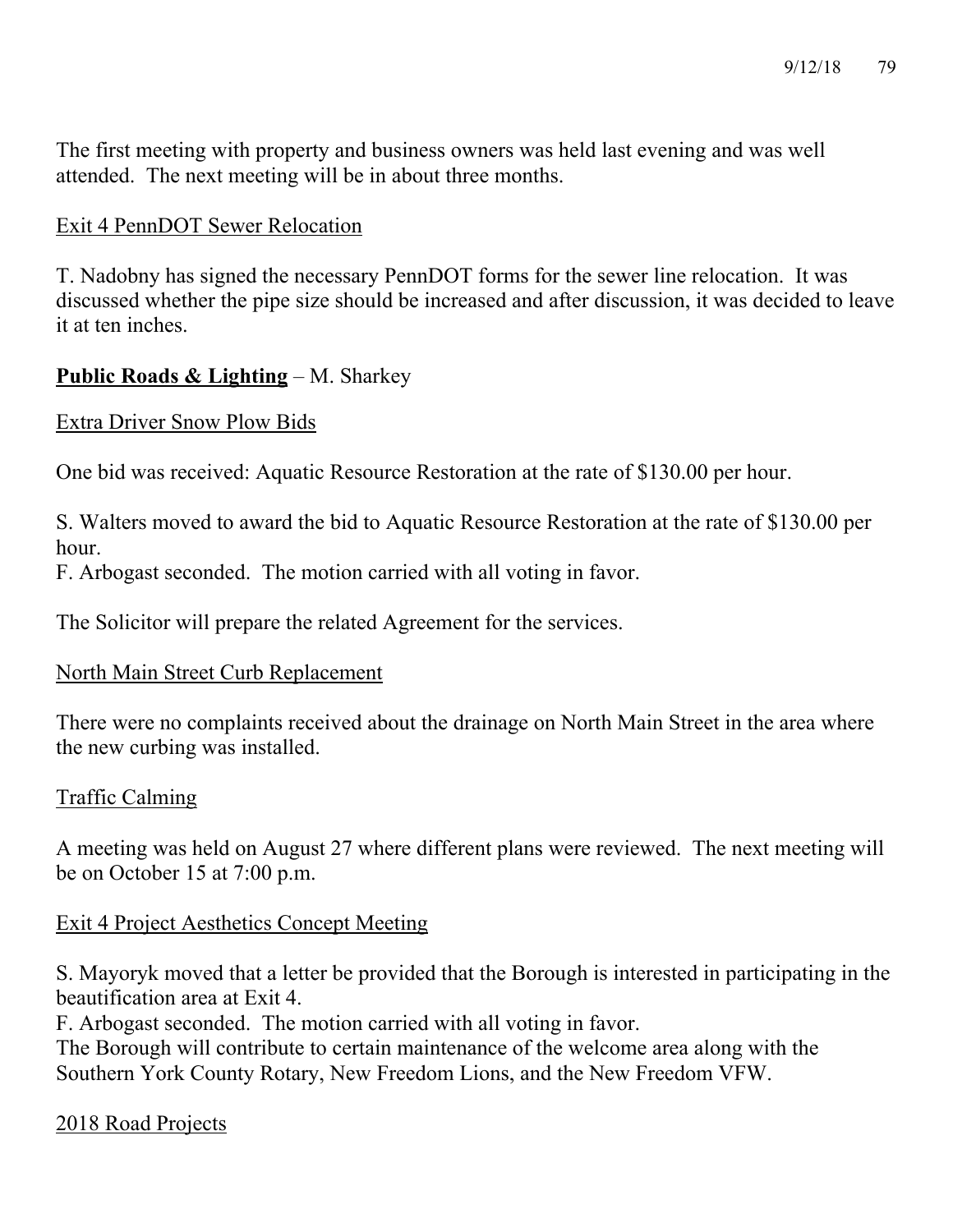Recon and Kinsley Construction will replace the blacktop on Onion Boulevard and Hill Street starting the week of September 24.

# **Public Lands, Buildings and Finance** – F. Arbogast

# **ENGINEER'S REPORT**

# Apple Tree Court

The developer asked for a reduction in the escrow account. There is one vacant lot remaining. Eng. Lipinski recommends holding \$11,515.77 for any damage due to the development of the remaining lot and holding \$7,700.15 for the required 15% maintenance requirement. The escrow amount is \$51,334.33 and the reduction will be in the amount of \$31,334.33 leaving a balance of approximately \$20,000.00. Sol. Rehmeyer will prepare an agreement to address the surety requirements and to include road maintenance of the Greenview Drive this winter with the developer paying the Borough what it would have received for liquid fuels funds. The street may be adopted next month, but too late to meet the deadline for liquid fuels funds.

S. Walters moved to authorize Sol. Rehmeyer to advertise for the adoption of a portion of Greenview Drive and to develop a surety agreement.

F. Arbogast seconded. The motion carried with all voting in favor.

#### Eitzert Farms Additional Street Light

Eng. Lipinski stated an additional street light may be necessary where the existing stub of West Church Avenue ties into the extension into the new development.

#### Meadow Well Permit

Eng. Lipinski spoke with the U.S. Fish & Wildlife Service for a status update on September 11. They are down to one biologist and have started to look at our request; it's unknown when they will finish the review and issue a letter. He will follow-up next month if a letter is not received prior to the October Council meeting.

#### Exit 4 Traffic Signal Plans

The project engineer is requesting the Borough sign an application for the traffic signal at Route 851 and Mount Airy Road and Route 851 at the I-83 ramps. Eng. Lipinski's concern is the timing which should be evaluated after the project is complete. The signing of the two applications was taken under Solicitor's report.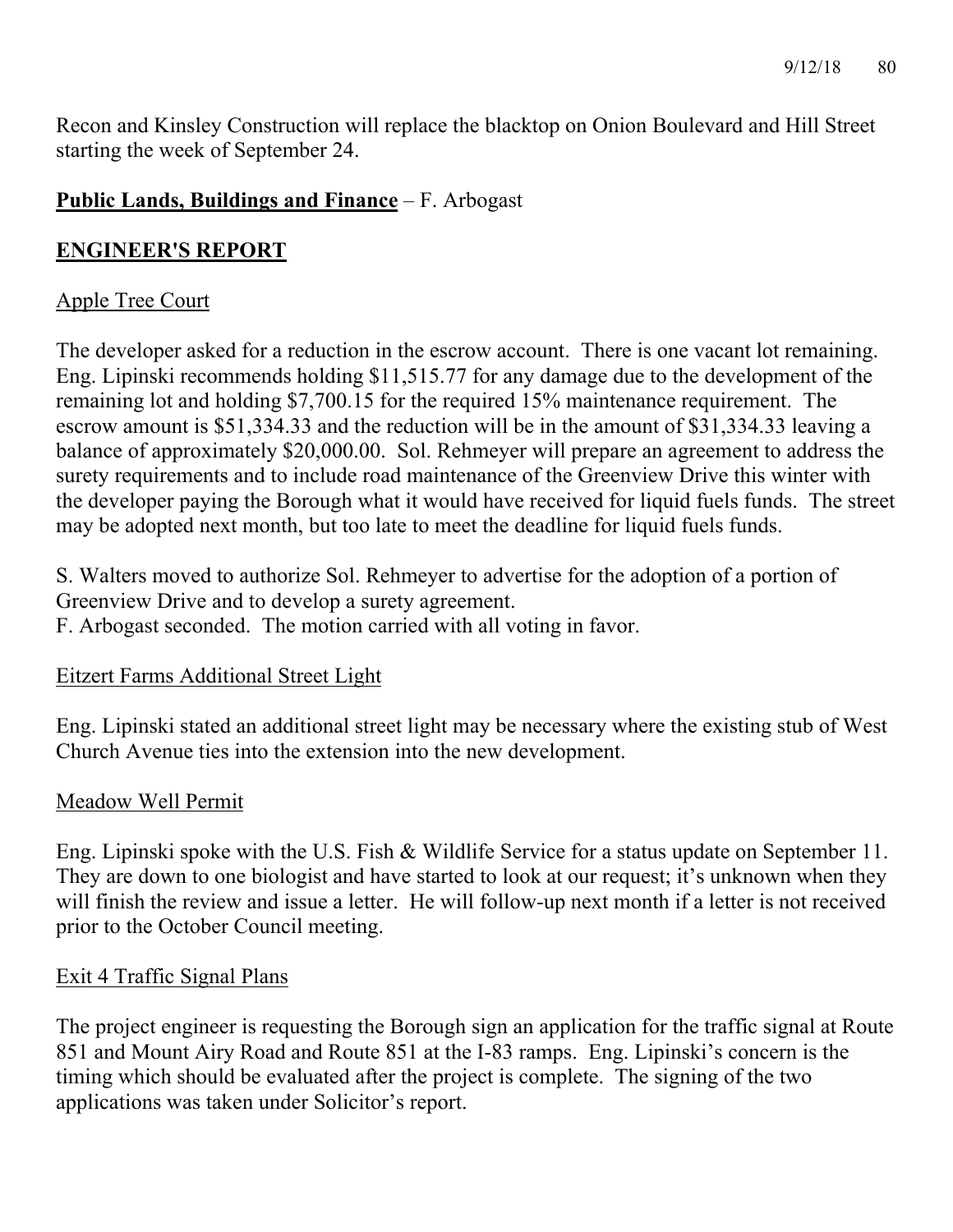# **SOLICITOR'S REPORT**

# Resolution #2018-9 and #2018-10 Traffic Signals

The resolutions Authorize the Vice President to sign the application for traffic signal approval to PennDOT for the Route 851/Mount Airy Road signal and for the Route 851 and I-83 ramps.

S. Walters moved to adopt Resolutions #2018-9 and #2018-10 for the two traffic signals.

S. Mayoryk seconded. The motion carried with all voting in favor.

The applications were signed.

# Resolution #2018-8 Supporting the York Adams Tax Bureau

F. Arbogast moved to adopt Resolution #2018-8 in support of maintaining the collection of earned income tax at the County level.

S. Walters seconded. The motion carried with all voting in favor.

# Kennel Issues

A draft amendment to the Zoning Ordinance was submitted last month for review.

F. Arbogast moved to authorize Sol. Rehmeyer to proceed with sending the proposed amendment to the York County Planning Commission for comments. K. Wills seconded. The motion carried with all voting in favor.

# Solicitation Ordinance Clarification

S. Walters moved that the solicitation ordinance be amended to revise the definition of soliciting to include the selling and buying of anything of value. S. Mayoryk seconded. The motion carried with all voting in favor.

# Refuse Bid Specifications

- S. Walters moved that the specifications for refuse bids be advertised.
- D. Kraatz seconded. The motion carried with all voting in favor.

# Heathcote Glen Water Line

There is a problem with a water line not being in the right-of-way on Hastings Way. A meeting is set for this Friday morning to try to resolve the issue.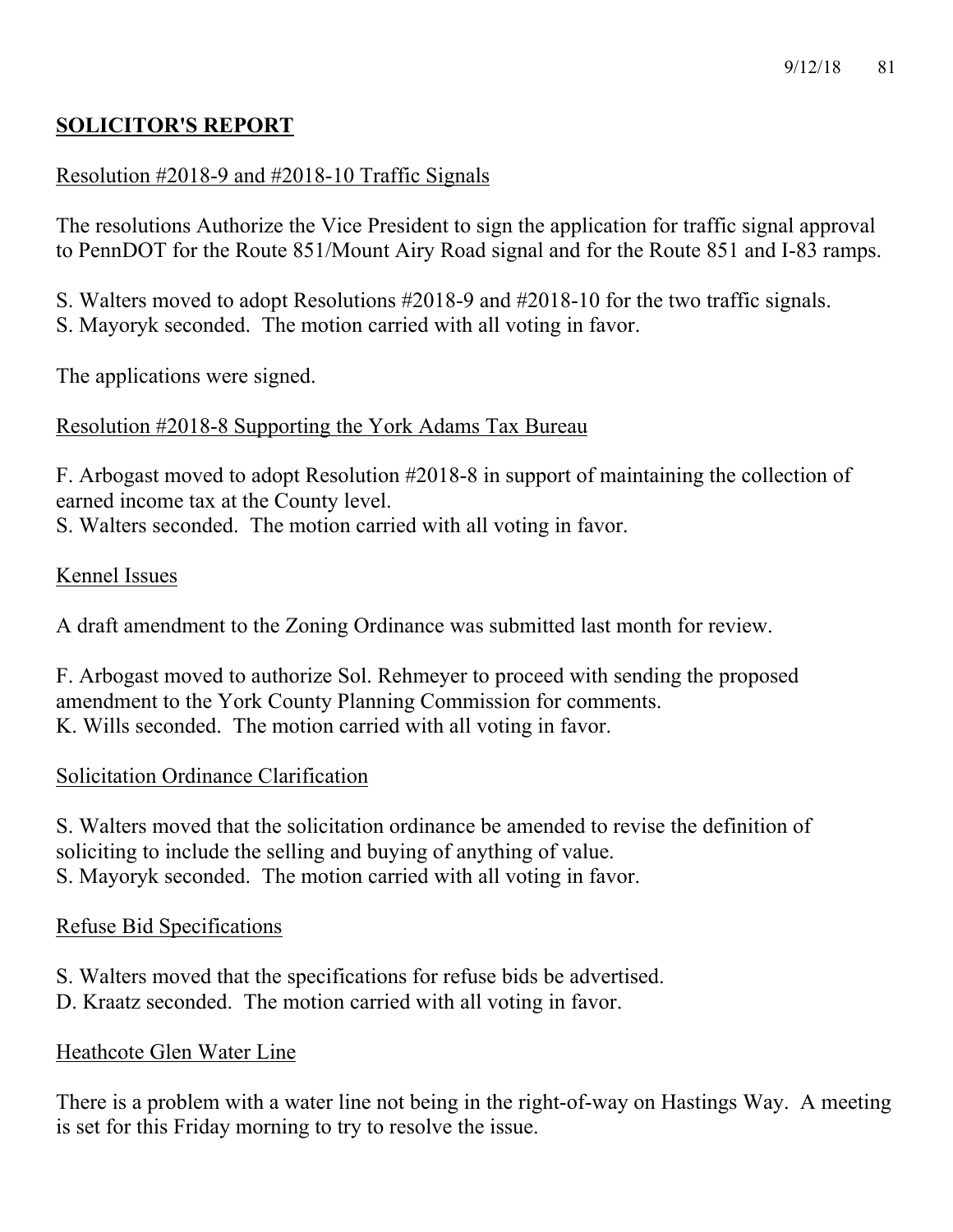#### Volunteer Service Credit Program

A copy of Shrewsbury Township's ordinance and resolution creating the program were received and the Borough is interested in this as well giving volunteer firefighters and emergency service providers up to a \$500.00 earned income tax credit.

K. Wills moved to authorize Sol. Rehmeyer to prepare an ordinance and resolution based on the same format and point schedule as Shrewsbury Township for consideration next month. S. Walters seconded. The motion carried with all voting in favor with F. Arbogast abstaining due to a conflict of interest.

#### Fireworks

Since the State law regulates Class C fireworks, a review of our nuisance ordinance might be useful to impose some time restrictions with regard to setting off fireworks. An analysis will be undertaken.

#### Water Meter Replacement Project

There are nine water customers on Covington Drive and Eastwood Drive that have not called to schedule their meter changeout: 58, 62, 91, 106 and 108 Covington Drive and 3, 20, 21 and 22 Eastwood Drive. Supt. Sweitzer asked for assistance in getting the property owners to respond. The Solicitor will prepare demand letters.

#### **Public Safety, Welfare and Personnel** – F. Arbogast

#### 2019 Pension Minimum Municipal Obligation

F. Arbogast moved to approve the 2019 pension minimum municipal obligation of \$48,512.00. S. Walters seconded. The motion carried with all voting in favor.

#### Flood Damage Reporting

S. Walters stated that residents could report flood damage through the County EMA office and if they need help with clean-up to call 211.

# **Secretary's Report** – C. Bosley

The next York County Boroughs Assn. meeting is on September 27 in Wellsville.

#### Budget Meetings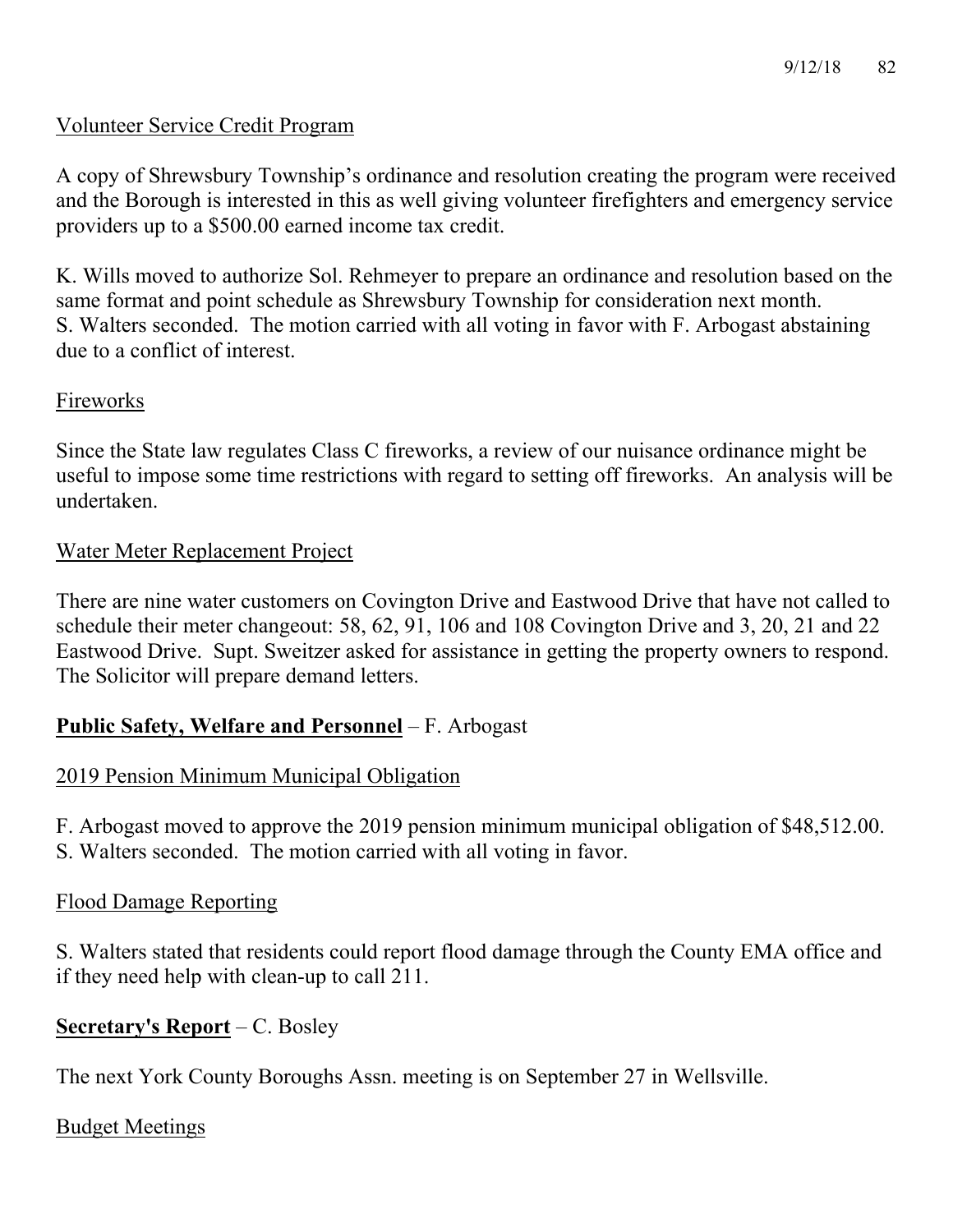The budget meetings are October 2, October 9, October 23, November 13, and December 4 at 7:00 p.m.

### **York Adams Tax Bureau** – M. Sharkey

#### **UNFINISHED BUSINESS**

#### Sidewalks

The Committee will do another walk around and send a letter to those in violation and then begin the grant process.

#### Junior Council Program

Matthew Sharkey and Mateo Vega presented the proposed outline for the Junior Council Program.

K. Wills moved to approve the program in general/concept.

S. Mayoryk seconded. The motion carried with all voting in favor except S. Walters who was opposed until clarification that the vote was to approve the concept.

The next step is to finalize the plan. Matthew was asked to revise the outline to create a document consistent with comments at the meeting (participants should be from Shrewsbury Borough, the number of participants should be less than four), which document could be approved at the next meeting. In the meantime, candidates under the Junior Council Program could be sought and made ready for presentation to Borough Council for approval.

#### Issue Control Sheet

The list was reviewed.

#### **NEW BUSINESS**

#### **COMMUNICATIONS**

A letter was sent by a resident at 120 West Forrest Avenue in response to a complaint being filed that an illegal daycare was being operated at 122 West Forrest Avenue. The number of children being babysat does not meet the number of children to be regulated or inspected by the State and is not considered to be a day care business.

#### **Executive Session**